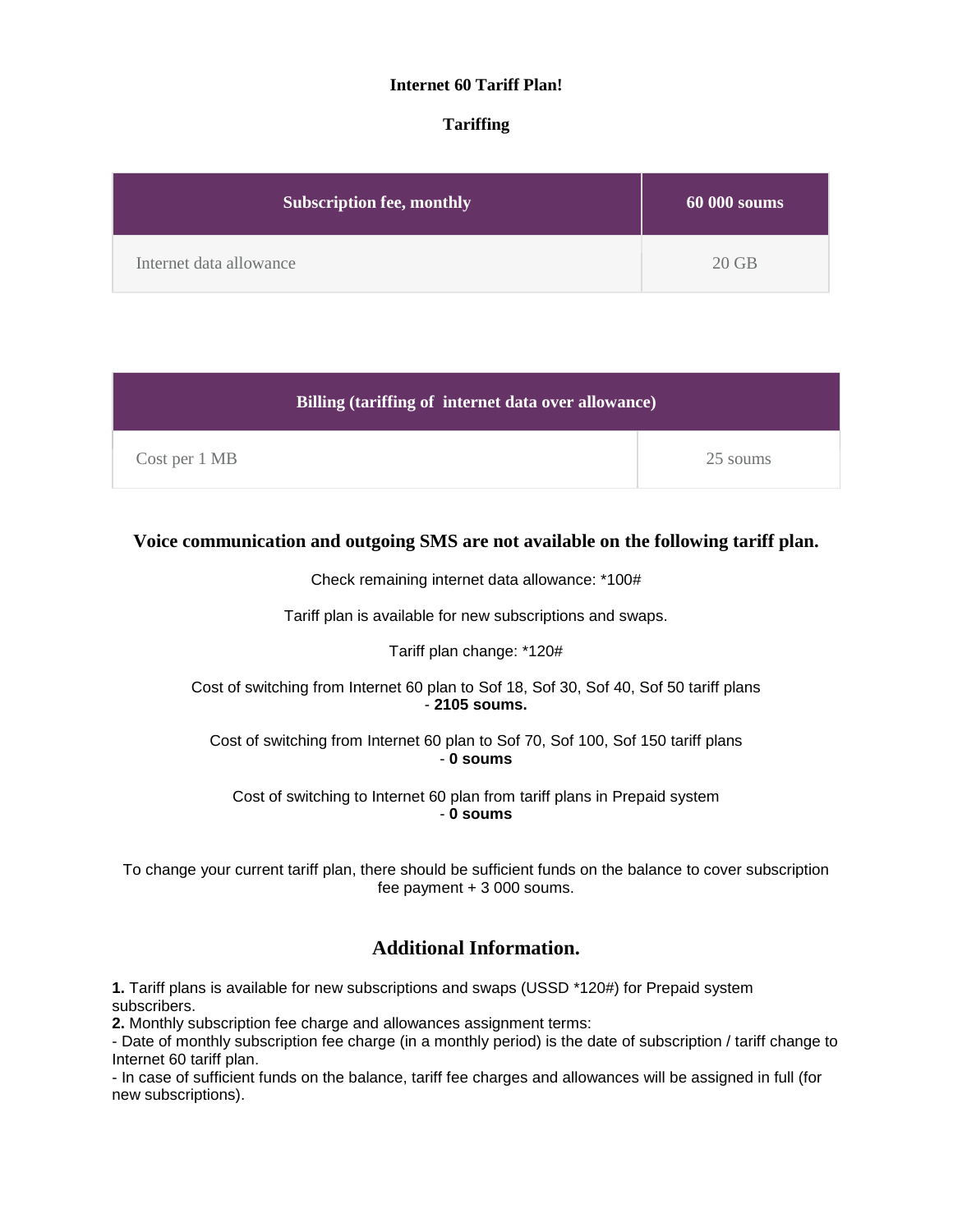- In case of insufficient founds amount / a negative balance to cover monthly tariff fee amount - the deduction (fee payment) does not occur, allowances (voice, text, data) by tariff plan terms will not be assigned and tariff fee will not be charged to the debt.

- In case of negative balance or insufficient funds to cover monthly subscription fee, monthly fee (fee deduction) will not be charged and voice, text, internet data allowances within tariff plan will not be assigned, subscriber's balance will not be charged to the debt.

- Subscription fee charges once per month from the date of successful monthly fee charge within tariff plan terms. The date of next monthly subscription fee charge is the date of previous successful tariff fee charge.

- Monthly subscription fee charges and monthly voice, text, internet data allowances within tariff occur from 00:00 to 08:00 (time of charge is not fixed). It should be sufficient amount of funds on the balance for full successful charge of monthly tariff fee.

- in case of a negative balance or insufficient funds to cover monthly tariff fee, subscriber's mobile number will be moved to "blocked" status. The subscription fee will not be charged until top up till sufficient amount.

- Monthly subscription fee will be charged immediately when the subscriber's balance is replenished with sufficient amount of funds for subscription fee charge. In case of successful tariff fee charge, the mobile number moves to 'Active' status and tariff monthly allowances will be assigned in full. Next to this, tariff fee will be charged basing on new monthly cycle within the 1 month interval from the date of last successful tariff fee charge.

**3.** Monthly voice, text, internet data allowances by tariff terms will be assigned only after successful monthly tariff fee charge in current period. Monthly allowances assign for one month from date of charge. Remaining monthly allowances will be transferred to the next month if tariff fee is paid in time. Transferred allowances from previous period are available till the end of the next month' period.

- If tariff fee is not charged in time within billing period, remaining allowances from previous period will not be transferred to the new month period.

- To avoid misunderstandings, please, be sure of sufficient amount top up to cover monthly tariff fee and check the allowances assignment by tariff terms using the USSD request (\*100#).

- Within 'block' status, remaining allowances under the terms of monthly internet data packages are available to subscriber until their expiration date.

- When monthly allowances within tariff plan are over, calls and SMS will be charged according to the costs listed under the terms of the tariff plan (Tariffing).

- When monthly internet data allowance within tariff plan terms is over and there is no extra activated internet data package, access to Internet will be postponed. Subscriber receives SMS with a link to Internet access recovery. To recover an access, please choose the one of the following options:

**• Activate Restart service;**

**• Activate an internet package;**

**• Continue using mobile internet by the cost of 1MB over tariff terms allowances\***

\* If subscriber selects an option of **using mobile internet by the cost of 1MB over tariff allowance** and then purchases Monthly Internet data package, the **'using mobile internet at the cost of 1MB over allowance'** option reapplies when the package is over.

### **Subscriber can activate 'Continue using mobile internet at the cost of 1MB over allowance' option by dialing USSD request of \*727# as well.**

When access to the Internet is blocked, in order to use available payment system apps, the subscriber must disable 'data transfer' mode for correct operations in offline mode.

## **Attention:**

- in case of tariff change to a higher ranked tariff (Sof 70, Sof 100 и Sof 150), remaining assigned allowances by previous tariff will be summed up and available until the previous tariff expiration date. - in case of tariff change to a lower ranked tariff (to Start 10, Ovoz 15, Sof 18, Sof 30, Sof 40 and Sof 50), remaining assigned allowances by previous tariff will be nulled.

- in case of tariff change to Sof tariff line or Start 10, Ovoz 15, Internet 60 from the other tariffs, the remaining allowances by previous tariff will be nulled.